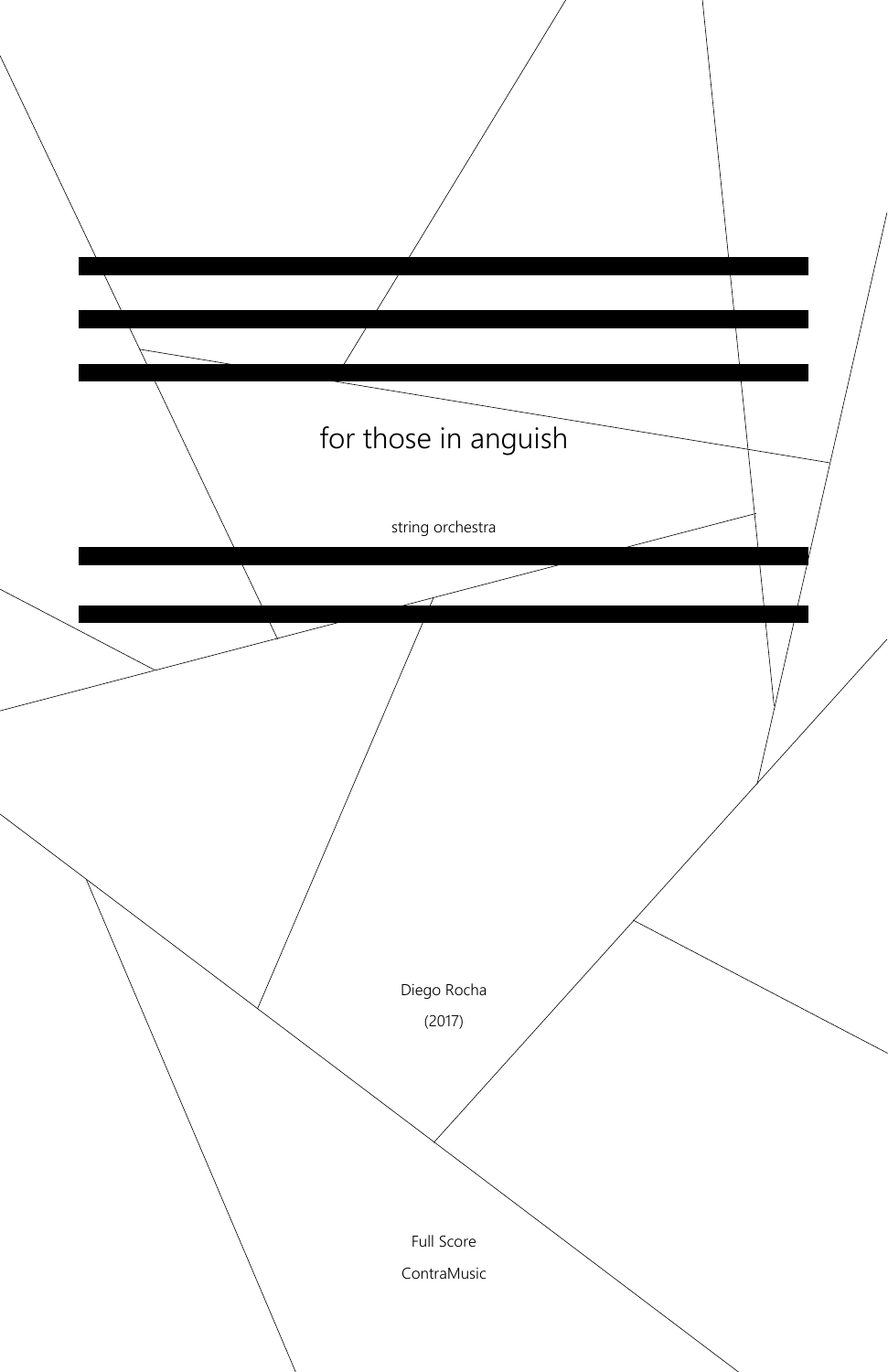## for those in anguish

Ca. 6'

Diego Rocha (b. 1996)

2017

Violins I Violins II Violas Celli Contrabasses

Program Note:

The price of conflict surrounds us perpetually; it engulfs us. It is there when we drive past a cemetery, or when we read of a new terrorist attack, or when a rebellion against oppressors is suppressed, or when we remember a lost loved one and think of all the others who have lost loved ones. The bells ring out around us and remind us; they cry out in distress forewarning an attack or keen for the memory of events and people past. I write this now in Gettysburg where this truth rings out most forcefully. Surrounded by fields soaked in the blood of thousands where now stand statues and green grass over hills bruised by the brutality of the past, I know. I know that while these hills simply bare the fading bruises, others' wounds are still raw- torn open and seared with hatred.

Terrorism, by its very nature, affects all of us, but we cannot lose sight of those who face its

consequences most directly. The people whose lives are liquidated for that most gruesome currency of terror. The blight of extremism is the same that people have faced before. It is the dehumanization of people: the transformation of life into currency and fodder. We must acknowledge and celebrate the humanity of those who suffer the most.

Diego A Rocha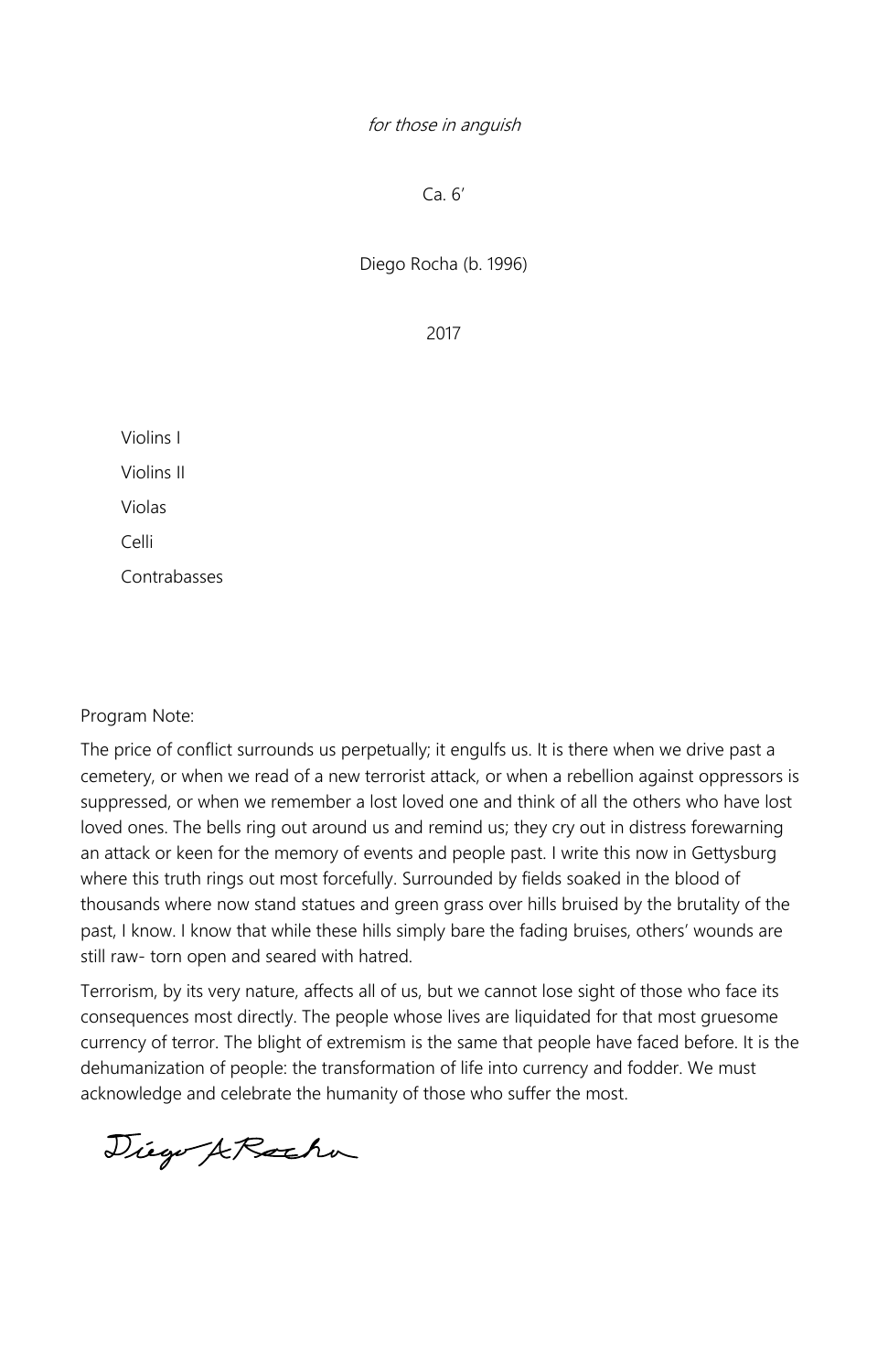## Full Score **Example 2 For those in anguish Full Score**

Diego Rocha



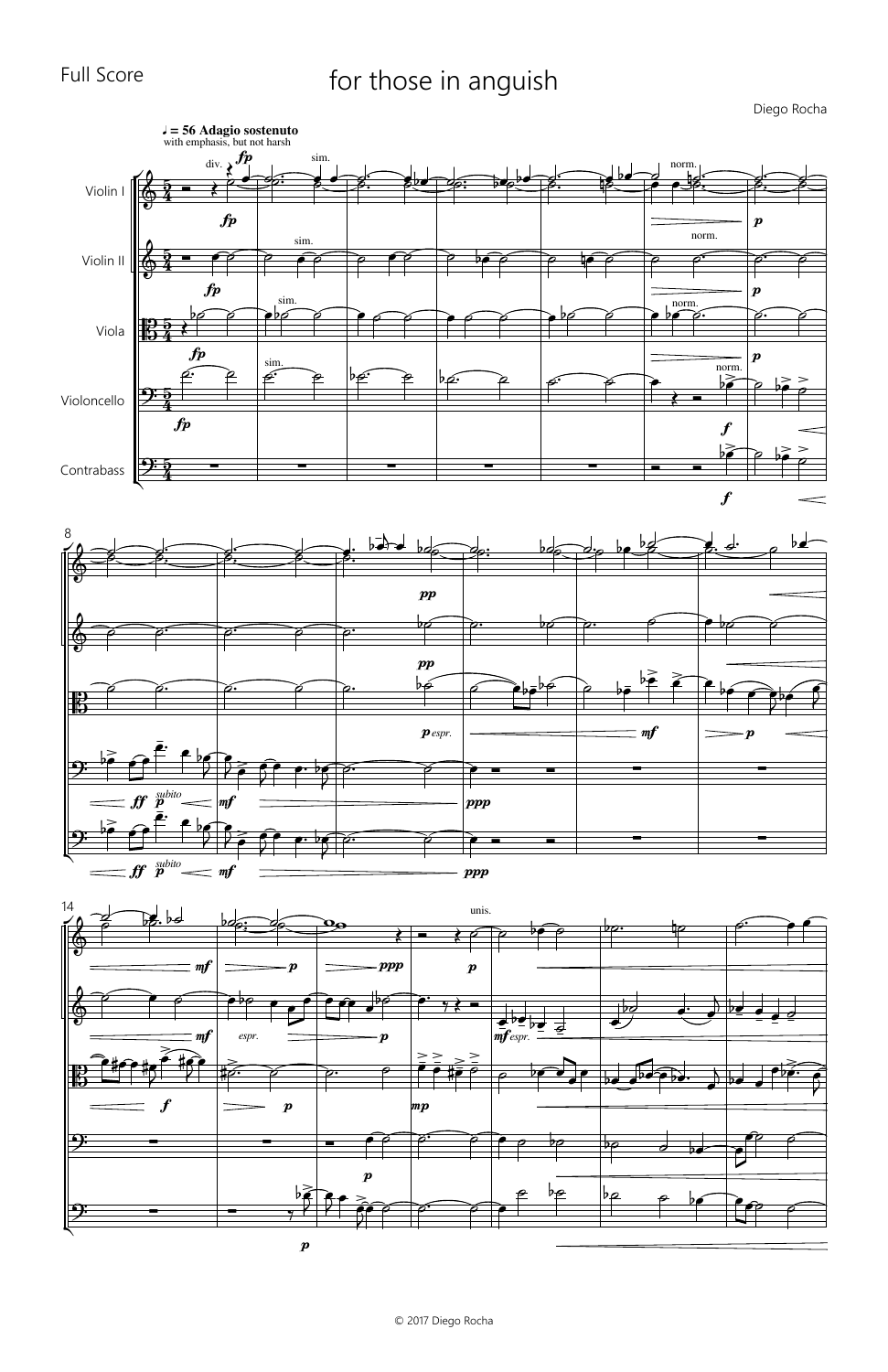







 $2 \left( \frac{1}{2} \right)$ 

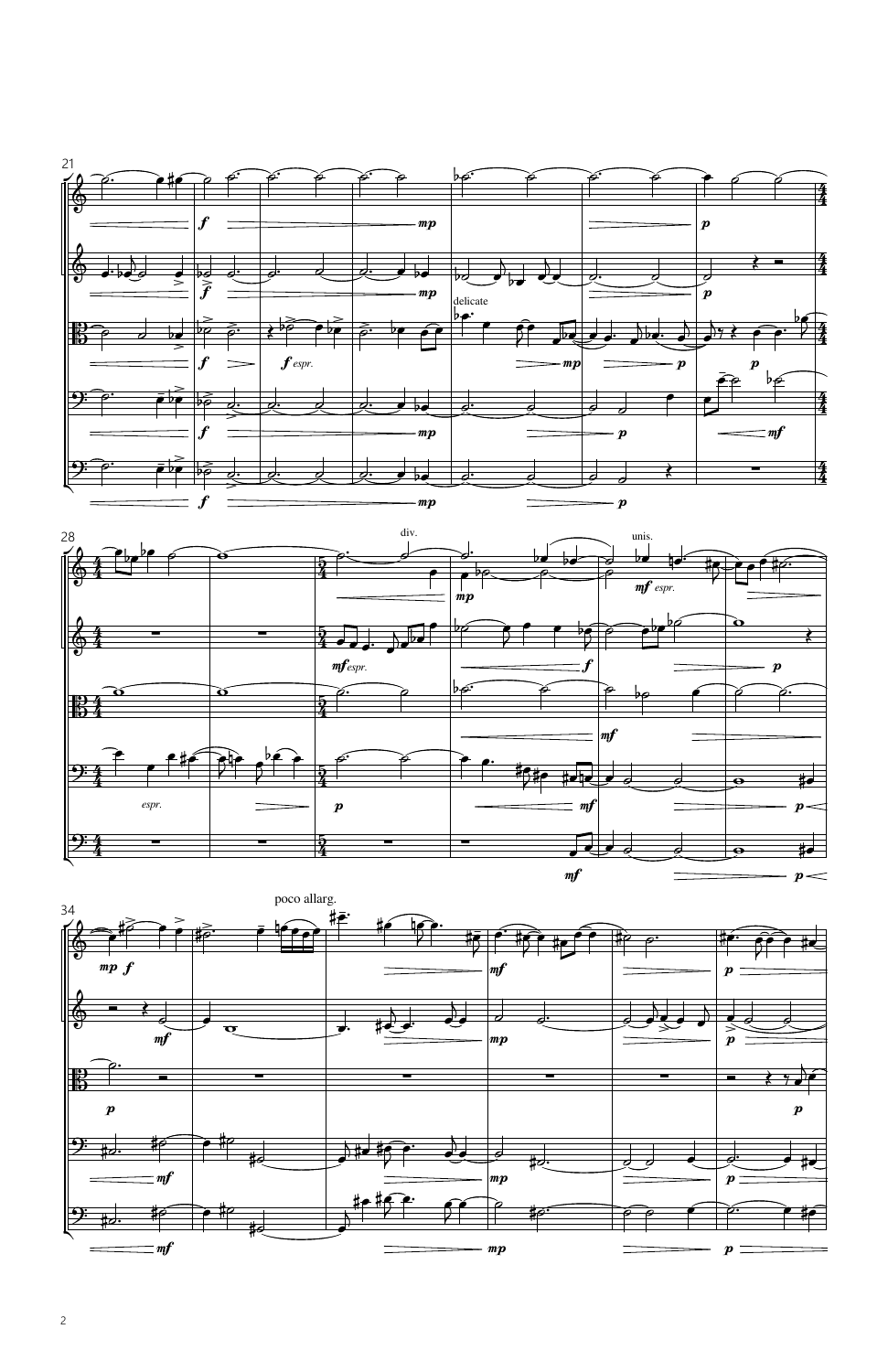



3